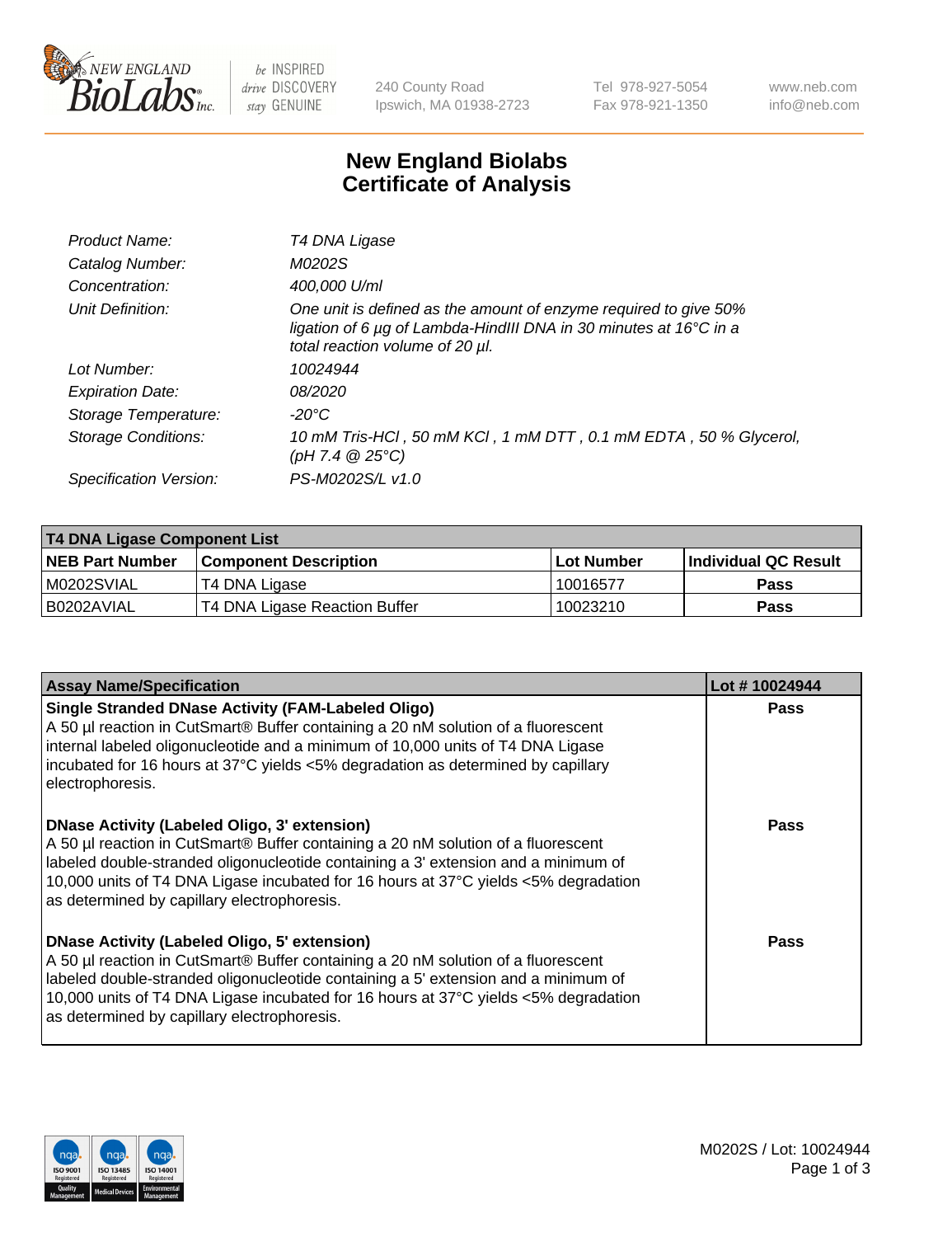

be INSPIRED drive DISCOVERY stay GENUINE

240 County Road Ipswich, MA 01938-2723 Tel 978-927-5054 Fax 978-921-1350

www.neb.com info@neb.com

| <b>Assay Name/Specification</b>                                                                                                                                                                                                                                                                                                                                                                                    | Lot #10024944 |
|--------------------------------------------------------------------------------------------------------------------------------------------------------------------------------------------------------------------------------------------------------------------------------------------------------------------------------------------------------------------------------------------------------------------|---------------|
| Double Stranded DNase Activity (Labeled Oligo)<br>A 50 µl reaction in CutSmart® Buffer containing a 20 nM solution of a fluorescent<br>labeled double-stranded oligonucleotide containing a blunt end and a minimum of<br>10,000 units of T4 DNA Ligase incubated for 16 hours at 37°C yields <5% degradation<br>as determined by capillary electrophoresis.                                                       | Pass          |
| <b>Endonuclease Activity (Nicking)</b><br>A 50 µl reaction in NEBuffer 1 containing 1 µg of supercoiled PhiX174 DNA and a<br>minimum of 2000 units of T4 DNA Ligase incubated for 4 hours at 37°C results in <10%<br>conversion to the nicked form as determined by agarose gel electrophoresis.                                                                                                                   | <b>Pass</b>   |
| <b>Exonuclease Activity (Radioactivity Release)</b><br>A 50 µl reaction in NEBuffer 1 containing 1 µg of a mixture of single and<br>double-stranded [3H] E. coli DNA and a minimum of 2000 units of T4 DNA Ligase<br>incubated for 4 hours at 37°C releases <0.1% of the total radioactivity.                                                                                                                      | <b>Pass</b>   |
| <b>Ligation and Recutting (Terminal Integrity, Digested DNA)</b><br>A 20 µl reaction in 1X T4 DNA Ligase Reaction Buffer containing 2 µg of Lambda<br>DNA-HindIII Digest and a minimum of 4000 units of T4 DNA Ligase incubated for 16<br>hours at 37°C results in >95% ligation of the DNA fragments as determined by agarose<br>gel electrophoresis. Of these ligated fragments, >95% can be recut with HindIII. | Pass          |
| <b>Non-Specific DNase Activity (16 Hour)</b><br>A 50 µl reaction in NEBuffer 1 containing 1 µg of CIP-treated Lambda-HindIII DNA and<br>a minimum of 2000 units of T4 DNA Ligase incubated for 16 hours at 37°C results in a<br>DNA pattern free of detectable nuclease degradation as determined by agarose gel<br>electrophoresis.                                                                               | <b>Pass</b>   |
| <b>Protein Concentration (A280)</b><br>The concentration of T4 DNA Ligase is 0.4 mg/ml +/- 10% as determined by UV<br>absorption at 280 nm. Protein concentration is determined by the Pace method using<br>the extinction coefficient of 57,675 and molecular weight of 55,292 daltons for T4<br>DNA Ligase (Pace, C.N. et al. (1995) Protein Sci., 4, 2411-2423).                                                | <b>Pass</b>   |
| <b>Protein Purity Assay (SDS-PAGE)</b><br>T4 DNA Ligase is ≥ 95% pure as determined by SDS-PAGE analysis using Coomassie Blue<br>detection.                                                                                                                                                                                                                                                                        | Pass          |
| qPCR DNA Contamination (E. coli Genomic)<br>A minimum of 2000 units of T4 DNA Ligase is screened for the presence of E. coli<br>genomic DNA using SYBR® Green qPCR with primers specific for the E. coli 16S rRNA<br>locus. Results are quantified using a standard curve generated from purified E. coli<br>genomic DNA. The measured level of E. coli genomic DNA contamination is ≤ 1 E. coli                   | <b>Pass</b>   |